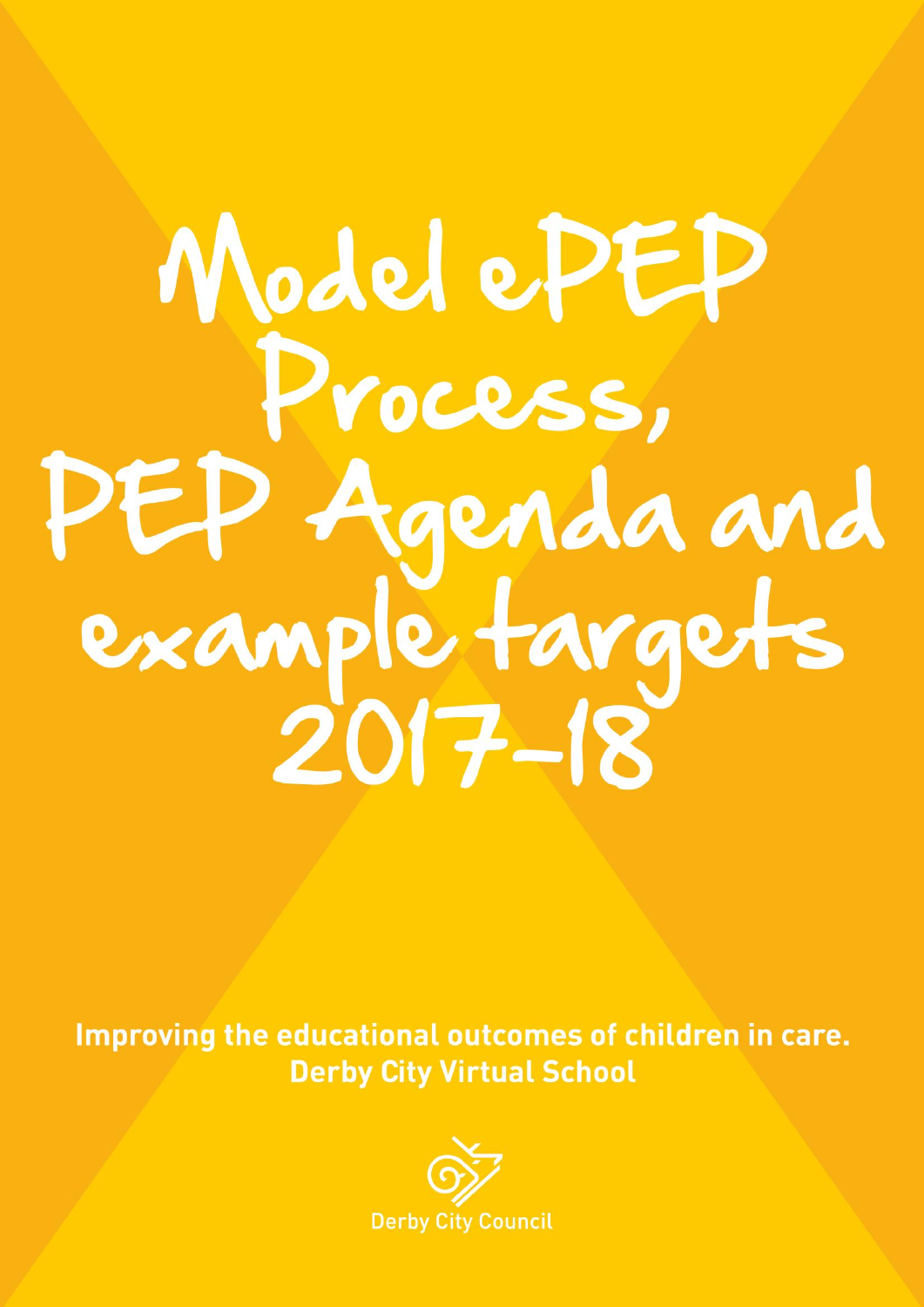# **Model ePEP Process**

Much of the work to make the PEP meeting successful is completed before the meeting. This will allow for more discussion and analysis of how the LAC is doing in school and what can be done to improve outcomes.

If this is not the first PEP much of the information will be pre-populated and it is a case of reviewing the information for accuracy.

Try to ensure that there is internet access in the PEP meeting room and that school and social worker have their laptops.

### **Before the meeting**

The social worker should review/complete:

the "**About Me**" page of the ePEP (the attendance can be filled in during the meeting)

Schools should review/complete the pages:

 **My Views (pupil voice) / My Education / What my schools says / My Special Needs / My Progress and Attainment**

**My Targets** - schools should be considering if the previous targets have been achieved; what would be appropriate for future SMART targets; and the associated pupil premium plus costs.

### **At the PEP meeting – follow the suggested agenda**

Each page in the ePEP should be reviewed for new information and discussed. Key pages which will generally need most discussion are:

"**My Progress and Attainment"** and **"My Targets and Pupil Premium Plus**"

The previous targets should be reviewed and a judgement made on whether they have been achieved.

New targets should be set and agreed at the meeting taking into account the meeting discussion and the pupil voice. Targets need to be Specific, Measureable, Achievable, Realistic and Time limited (SMART). Examples of good targets are provided. If you have internet access agree and write them in the meeting challenging each other on whether the targets are SMART.

"**My Next PEP**" - Set the date, time and venue for the next PEP meeting

If all the information has been entered and agreed at the meeting sign it off to tell the Virtual School it is complete. The Virtual School will then quality assure the PEP.

# **After the meeting**

If all the information was not available at the PEP meeting this should be added within two weeks and signed off. The Virtual School will then quality assure the PEP.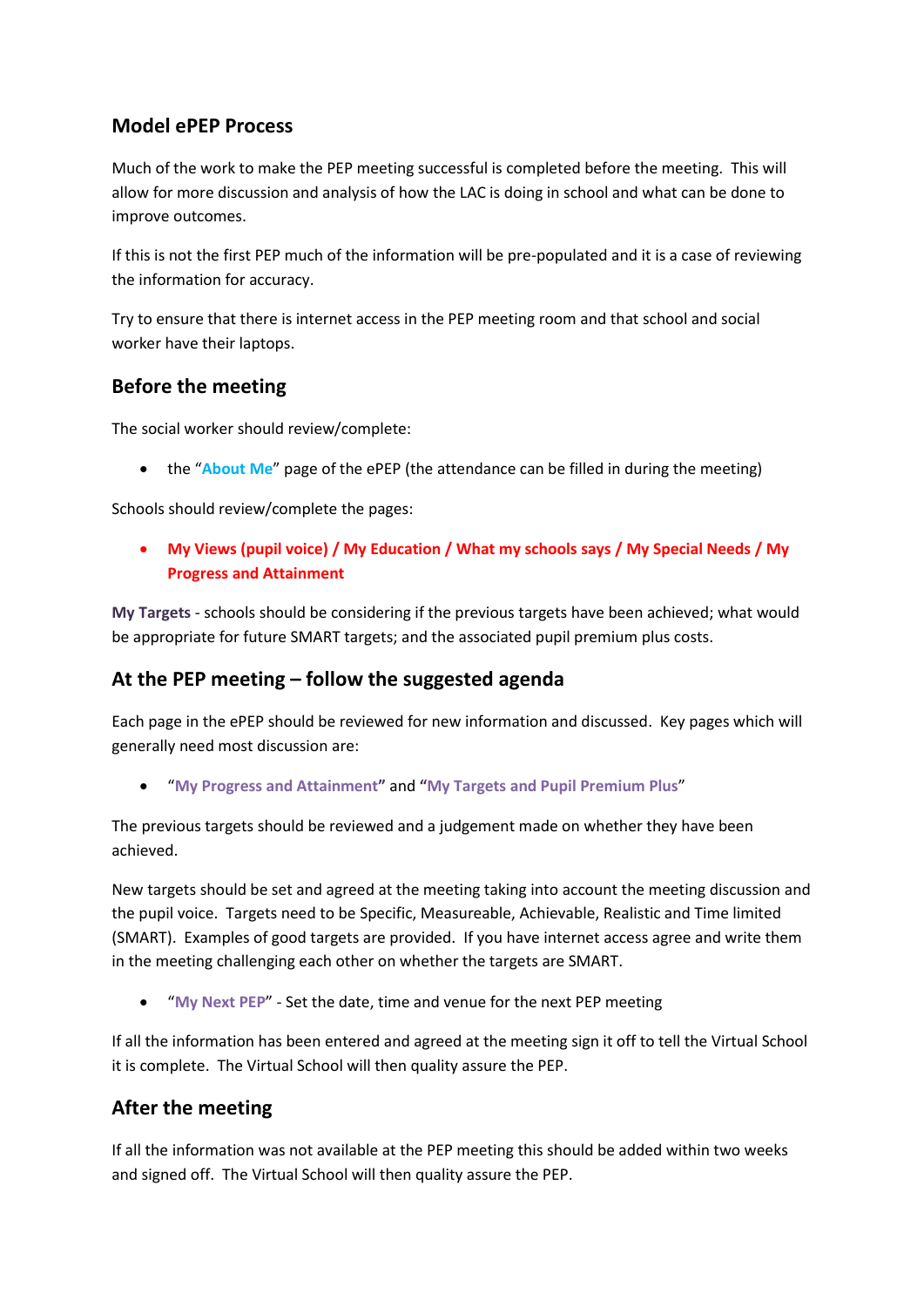# **PEP Meeting Agenda**

- 1. Welcome and introductions
- 2. Complete attendance information at bottom of "About Me" page
- 3. Review of ePEP pages

| ePEP page               | <b>Key questions and discussion</b>                                                                                                                                                                                                                                                                                                                                                                             |
|-------------------------|-----------------------------------------------------------------------------------------------------------------------------------------------------------------------------------------------------------------------------------------------------------------------------------------------------------------------------------------------------------------------------------------------------------------|
| <b>About me</b>         | Any changes in Pupil Information, Care Information or Contact Information?                                                                                                                                                                                                                                                                                                                                      |
| <b>My Views</b>         | Has the pupil been able to give their views?                                                                                                                                                                                                                                                                                                                                                                    |
| <b>My Education</b>     | Any changes to school details? What is the view about attendance,<br>exclusions and provision?                                                                                                                                                                                                                                                                                                                  |
|                         | What my school says School reports to the meeting how the LAC is doing in school                                                                                                                                                                                                                                                                                                                                |
| <b>My Special needs</b> | Have any special needs been identified or have there been any changes?<br>Have any additional SEND documents been uploaded into the documents<br>section? Have appropriate arrangements been made for transition?                                                                                                                                                                                               |
|                         | My Progress and Att What progress is being made in school? If it is less than expected what is<br>being done to address this? Will the SMART targets and PP+ request look to<br>address this lack of progress? How well are they attaining in relation to the<br>national expectation for their year group? If they are "working towards" the<br>national standard are additional resources being put in place? |
| My Targets and PP+      | Have the previous targets been achieved? Do the new targets support what<br>has been said at the meeting and the pupil voice? Ask the question is this<br>target - specific, measureable, achievable, realistic and time limited? If the<br>answer is not yes it needs to be rewritten. What previous other decisions<br>need reviewing? What other decisions need to be recorded?                              |
| <b>My School move</b>   | Are there any issues which need recording around moving schools? This is<br>particularly important at transition points.                                                                                                                                                                                                                                                                                        |
| <b>Careers pages</b>    | "My Careers Information" and "Transition after Y11" will appear on Y8 and<br>above PEPs. Has careers advice been given? What aspirations have the<br>pupil?                                                                                                                                                                                                                                                     |
| <b>My Next PEP</b>      | Agree the date, time and location of the next PEP meeting. Record the date,<br>time and location of the LAC Review if known.                                                                                                                                                                                                                                                                                    |

- 4. Can the PEP be signed off today? If not, what date is to be agreed that the additional information will be inputted by?
- 5. Any other business
- 6. Thanks and close meeting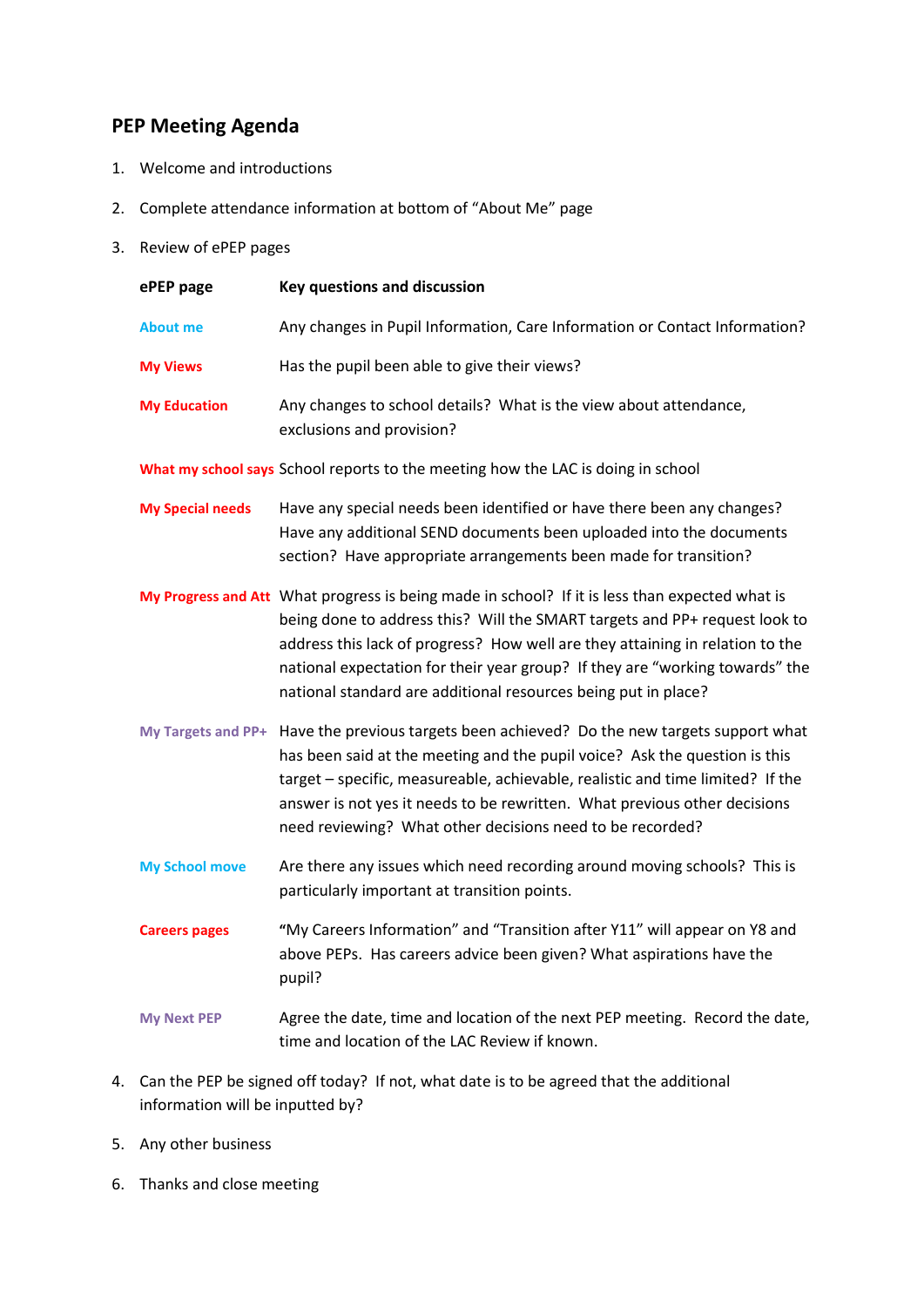Below are examples of what **"New SMART targets and Pupil Premium Plus cost"** in the revised PEP should look like:

| Specific target to be    | To focus in reading comprehension upon deduction,      |
|--------------------------|--------------------------------------------------------|
| achieved                 | retrieval and complex inference                        |
| What will be             | A written answer to comprehension questions that would |
| measured?                | fully comply with the mark scheme to achieve ARE       |
| Realistic date to be     | <b>Summer 2017.</b>                                    |
| done by?                 |                                                        |
| Description of how PP+   | Teacher led 1:6 interventions for 1 hour per week, for |
| cost is calculated?      | Reading Comp for 13 weeks in spring term and 5 weeks   |
|                          | summer term until next PEP. Cost = 18 weeks x 1 hour x |
|                          | £25 p.h. = £450 divided by six pupils = $£75$          |
| PP+ cost for this target | £75                                                    |

| Specific target to be    | To improve common high frequency words spelling          |
|--------------------------|----------------------------------------------------------|
| achieved                 | accuracy, so ARE in SPAG does not drop to WT again.      |
|                          |                                                          |
| What will be             | Weekly testing produces scores of 10/20, on 80% of       |
| measured?                | occasions (current level is 3/20)                        |
|                          |                                                          |
| Realistic date to be     | <b>June 2017</b>                                         |
| done by?                 |                                                          |
|                          |                                                          |
| Description of how PP+   | 1-1 support twice weekly in Nurture Group, 20 mins. Cost |
| cost is calculated?      | $= 18$ weeks x 0.66 hours x £12.50 p.h. = £ 148.50       |
|                          |                                                          |
| PP+ cost for this target | £148.50                                                  |
|                          |                                                          |

| Specific target to be<br>achieved | To persevere 100% of the time in Maths when problem<br>solving, when problems are at AE not OE level.                                                                                                                   |
|-----------------------------------|-------------------------------------------------------------------------------------------------------------------------------------------------------------------------------------------------------------------------|
| What will be<br>measured?         | To begin to work above ARE in his most secure areas by<br>summer 2017, so even if teacher judgement is still at ARE,<br>there is narrative/qualitative evidence to support a<br>judgement of working towards above ARE. |
| Realistic date to be<br>done by?  | Summer 2017                                                                                                                                                                                                             |